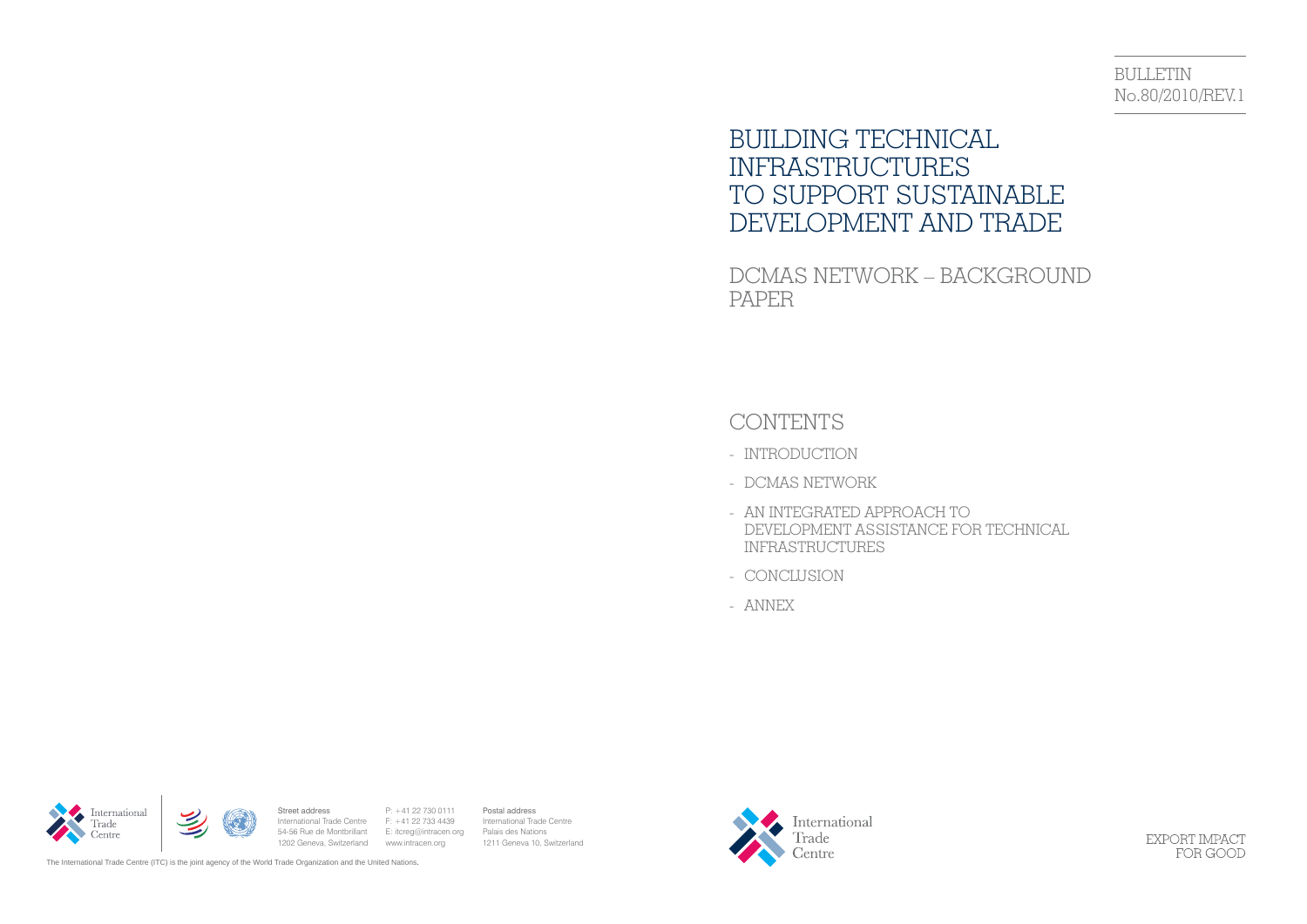The designations employed and the presentation of the material in this bulletin do not imply the expression of any opinion whatsoever on the part of the International Trade Centre (ITC) concerning the legal status of any country, territory, city or area or its authorities, or concerning the delimitation of its frontiers or boundaries.

This bulletin is a reproduction of the background paper developed by the Network on Metrology, Accreditation and Standardization for Developing Countries (DCMAS Network, formerly JCDCMAS). It has been reproduced by the permission of DCMAS. The bulletin provides information about the technical infrastructures of metrology, standardization and accreditation needed by countries for a sustainable development and participation in global trade. This bulletin is a revised edition of the previous version published in December 2005.

Information about DCMAS can be obtained at www.dcmas.net

Contact details at ITC (Export Quality Management Unit) Street address: ITC, 54-56 rue de Montbrillant, CH 1202 Geneva, Switzerland Postal address: ITC, Palais des Nations, 1211 Geneva 10, Switzerland Telephone: +41.22.730.03.96 – Fax +41.22.730.05.76 E-mail: quality@intracen.org - Internet: http://www.intracen.org/eqm

This document has not formally been edited by the International Trade Centre.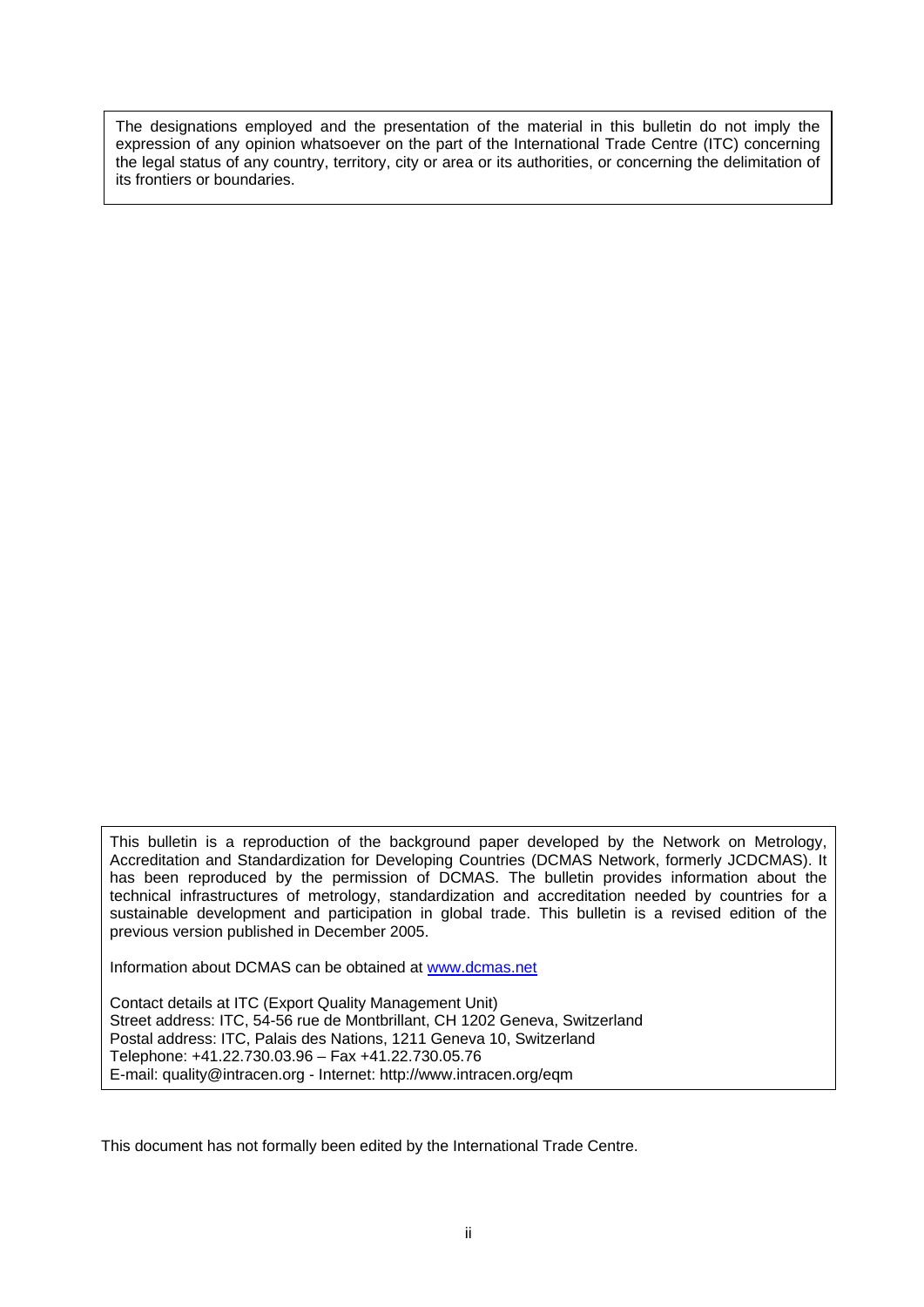# **Contents**

| $\mathbf{1}$ . |      |                                                                                 |  |
|----------------|------|---------------------------------------------------------------------------------|--|
| 2.             |      |                                                                                 |  |
| 3.             |      |                                                                                 |  |
|                |      |                                                                                 |  |
|                |      |                                                                                 |  |
|                | 3.3. |                                                                                 |  |
|                | 3.4. |                                                                                 |  |
|                |      |                                                                                 |  |
|                |      |                                                                                 |  |
| 4.             |      | An integrated approach to development assistance for technical infrastructures7 |  |
| 5.             |      |                                                                                 |  |

#### **Annex**

| . . |  |
|-----|--|
|     |  |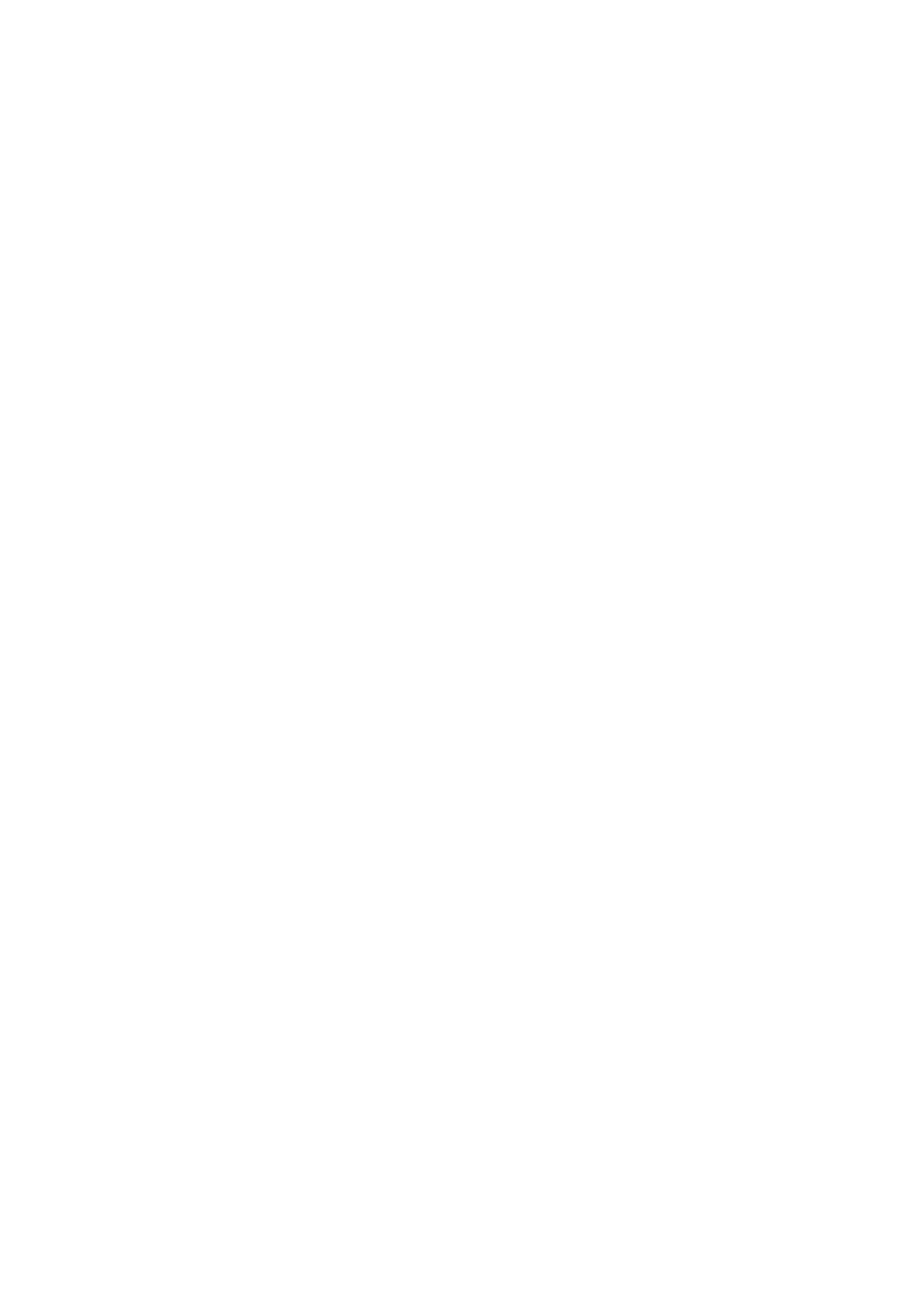## **1. Introduction**

Technical regulations, metrology, standards and conformity assessment procedures (including accreditation) are used by societies to address issues of optimization of production, trade promotion, health, consumer protection, environment, security and quality, as well as to manage risk and areas of market failure. Their sound development and effective implementation enable sustainable development, build welfare and facilitate trade. Technical infrastructures directly contribute to achievement of the United Nations Millennium Development Goals and the action plan that resulted from the World Summit on Sustainable Development (WSSD) held in 2002 in Johannesburg.

However such activities may also act as impediments to economic efficiency; innovation and learning; the competitiveness of countries, or their ability to work collaboratively; and market access for goods and services for both developed and developing countries.

As a result, there is an increasing awareness of the need to discuss, compare and improve countries' abilities to determine, maintain and improve their infrastructure, practices, as well as international compatibility and recognition in these areas. This need extends to ensuring that the institutional frameworks (i.e. the technical infrastructure) to support these activities are effective, efficient and credible in the eyes of domestic constituencies and international partners.

Metrology, standards, and conformity assessment (including accreditation) are thus essential elements of technical infrastructures.

The World Trade Organization (WTO) Technical Barriers to Trade (TBT) Agreement recognizes the contribution that international standardization can make to the transfer of technology from developed to developing countries, and the role that international standards and conformity assessment systems have in improving the efficiency of production and facilitating the conduct of international trade.

Both the WTO TBT and Sanitary and Phytosanitary (SPS) Agreements rely upon the efficient functioning of the underlying technical infrastructure to support the system and the exchange of products worldwide. Many developing economies lack the institutional frameworks and the technical infrastructure and practices necessary to meet obligations of the Agreements. Discrepancy between the technical infrastructures of developed and developing economies present significant obstacles for the implementation of the Agreements.

The WTO Doha Development Agenda recognizes technical cooperation and capacity building as integral elements of the development dimension of the multilateral trading system. Efforts to support the development of trade related capacity are key to ensuring that developing countries have the ability to implement obligations and exercise the rights of membership.

Developing countries recognize the creation of the underlying technical infrastructure as a key priority area for assistance and trade related capacity building<sup>1</sup>. Initiatives such as the New Partnership for Africa's Development (NEPAD) highlight market access as a key priority for developing countries. In particular, they cite standards, technical regulatory frameworks, metrology, and accreditation as key areas for capacity development.

### **2. DCMAS Network**

1

The Network on Metrology, Accreditation and Standardization for Developing Countries (DCMAS Network, formerly JCDCMAS) was established by the principal international organizations that have mandates to strengthen technical infrastructures and deliver capacity building in metrology, standardization and conformity assessment (including accreditation).

The members of the DCMAS Network (www.dcmas.net) are:

• International Bureau of Weights and Measures (BIPM) www.bipm.org

<sup>1</sup> See: 'Survey to Assist Developing Country Members to Identify and Prioritise their Specific Needs in the TBT Field' (G/TBT/W/178).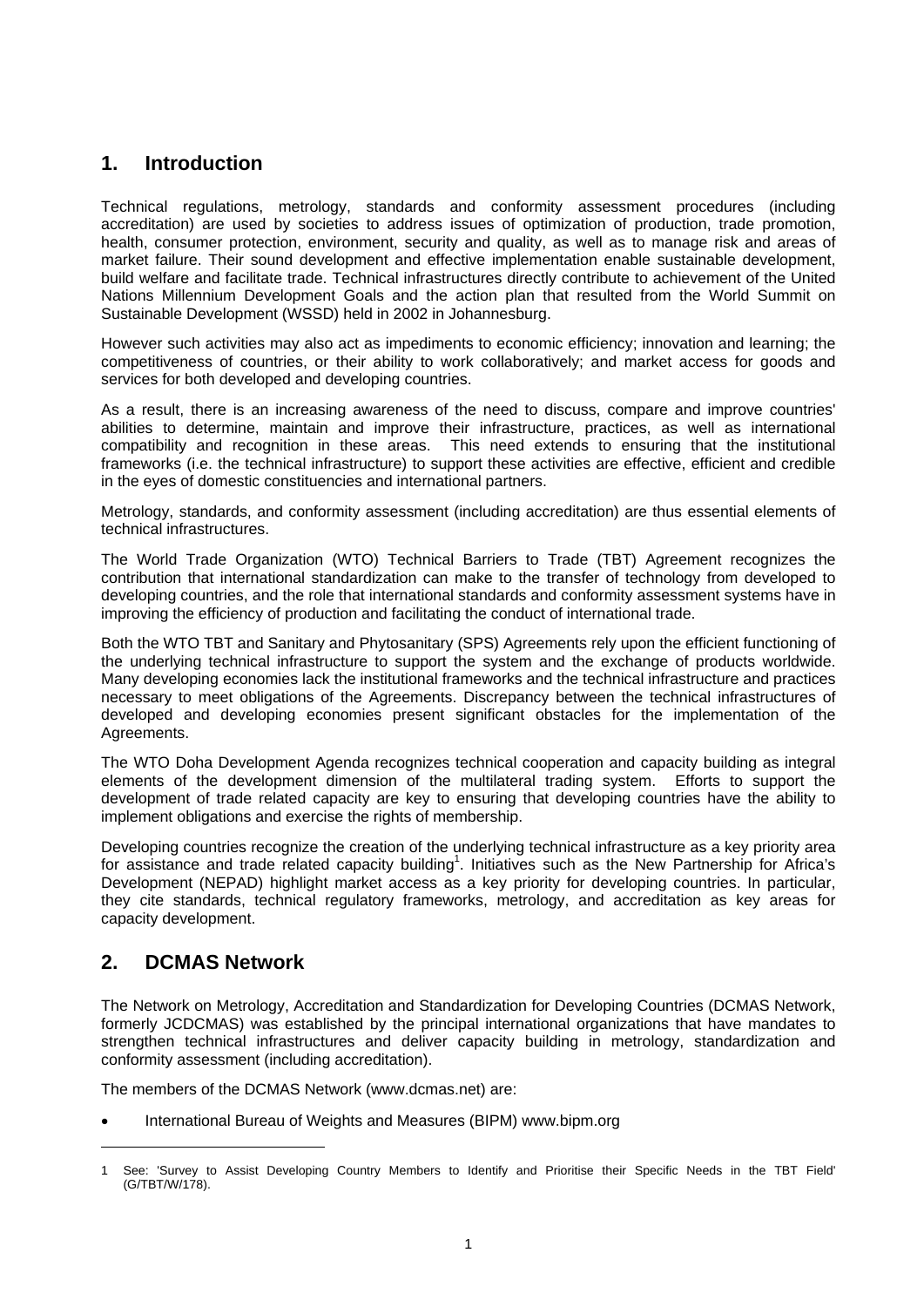- International Accreditation Forum (IAF) www.iaf.nu
- International Electrotechnical Commission (IEC) www.iec.ch
- International Laboratory Accreditation Cooperation (ILAC) www.ilac.org
- International Organization for Standardization (ISO) www.iso.org
- International Trade Centre (ITC) www.intracen.org
- Telecommunication Standardization Sector of ITU (ITU-T) www.itu.int
- International Organization of Legal Metrology (OIML) www.oiml.org
- United Nations Economic Commission for Europe (UNECE) Working group on Regulatory Cooperation and Standardization Policies (W.P.6) www.unece.org
- United Nations Industrial Development Organization (UNIDO) www.unido.org

The aim of the network is

- to exchange information on the effectiveness and range of initiatives taken by the collaborating bodies;
- to provide a means of pooling expertise and for enabling the collaborating organizations to take advice from each other and to invite participation in events they organize under their own programmes and initiatives;
- where agreed, to exchange information and/or revise papers originally developed by JCDCMAS which set out the benefits and aims of MAS in developing countries.

The collaborating bodies recognize that each organization has its own programme of activities and the policy and range of its activities is set by the policy of its Member States or appropriate governing body. Given this diversity, it is not intended that there would be a deliberate policy of coordination or joint activity.

Nevertheless, the DCMAS Network members will:

- meet annually at working level in order to exchange experiences, update each other on developments and see what scope there may be for supportive actions;
- actively seek to work with, and support the objectives of, global organizations such as the WTO as well as the UN system;
- liaise, on request, with international as well as local agencies that seek to introduce MAS programs in developing countries; and
- within available resources, develop suitable information that provides linkages to relevant activities of interest to developing countries and regions and, if possible, provide speakers and training material for seminars and events.

Participants will contribute expertise and their own resources in support of mutually agreed DCMAS Network objectives.

### **3. Technical infrastructure**

In order to achieve sustainable development and to fully participate in international trade developing countries require the necessary technical infrastructure and capacity to meet their obligations and to satisfy the technical requirements of the multilateral trading system (MTS). Normally, access to the following elements of a technical infrastructure is necessary:

- metrology services to ensure internationally recognized traceability of measurements and calibration of measuring instruments;
- the ability to formulate and promote national positions into the international standards development process, to access international standards once published and to assist in their implementation by economic players;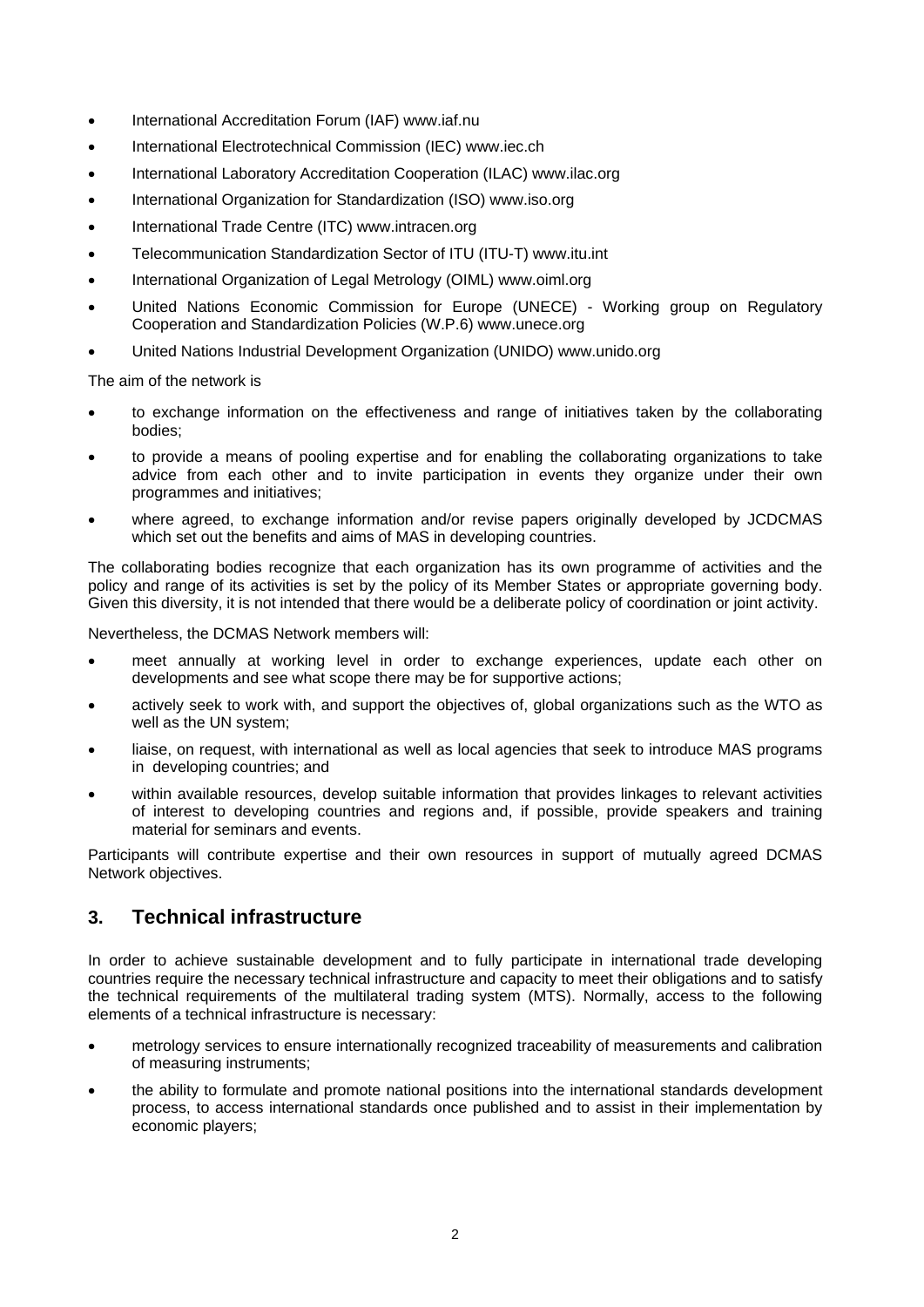- conformity assessment systems to undertake assessments of goods and services against mandatory and voluntary requirements that result in claims of conformity (assessment activities may include testing, certification, inspection);
- peer assessment and accreditation systems to ensure that claims of conformity are credible and internationally recognized.

The establishment of technical infrastructure supports efforts to enhance trade and improve supply-side capacity and will enable countries to meet the export standards and technical requirements of export markets.

In addition, active participation in international metrology, standardization, and accreditation organizations is an essential element of capacity development.

The following sections provide more specific details on each of the components that make up the technical infrastructure.

#### **3.1. Scientific and industrial metrology**

Metrology (measurement and physical/chemical standards) is an integral component of the technical infrastructure value chain. The metrological activities undertaken by National Measurement Institutes (NMIs) are to develop, maintain and disseminate national measurement standards appropriate to national needs, and to develop and transfer to users new measurement technology. The national measurement standards of a country provide the basis for activities such as calibration services, trade metrology services, conformance testing, accreditation etc., in both the regulatory and the voluntary sectors.

The Metre Convention is an inter-governmental treaty that provides the international infrastructure to enable Member States to develop national measurement standards at whatever level is required by a country, thus facilitating their international recognition and acceptance. It is therefore relevant to countries at all stages of technical development.

The Metre Convention has 54 Member States and 27 Associates (January 2010). It gives authority to the General Conference on Weights and Measures (CGPM), the International Committee for Weights and Measures (CIPM) and the International Bureau of Weights and Measures (BIPM), to act in matters of world metrology, particularly concerning the demand for measurement standards of ever increasing accuracy, range and diversity, and the need to demonstrate equivalence between national measurement standards.

#### **3.2. Mutual recognition in metrology – the CIPM MRA**

The CIPM Mutual Recognition Arrangement (MRA), established in October 1999, provides for the international recognition and acceptance of national measurement standards and calibration and measurement certificates issued by signatory NMIs. The objectives of the CIPM MRA are to provide governments and other parties with a secure technical foundation for wider agreements related to international trade, commerce and regulatory affairs. Thus, it is intended to help eliminate technical barriers to trade (TBT) and instil greater confidence in the measurement capabilities of NMIs, particularly for the regulatory and accreditation communities.

An economic analysis of the benefits of the MRA, commissioned by the BIPM and undertaken by KPMG Consulting, found that a conservative estimate of the impact of the CIPM MRA in reducing TBTs is likely to be very large; a sum of at least US\$4 billion was mentioned in 2002.

The CIPM MRA has been recognized in trade negotiations such as the "Joint US-EC Declaration on Cooperation in Metrology in Support of Trade" as providing evidence of the equivalence of national standards of measurement. The combination of the CIPM MRA and national traceability systems conforming to ISO/IEC 17025 or to ISO Guide 34 gives regulators, legislators and international bodies such as the WTO objective evidence of the equivalence of measurements.

The CIPM MRA provides international recognition of the measurements made by accredited testing and calibration laboratories. Taking advantage of this relationship, the ILAC and the CIPM signed a Memorandum of Understanding (MoU) in November 2001 to ensure a sound, linked, technical framework to underpin cross-border trade arrangements and work towards the ideal of having products that are "tested once and accepted everywhere".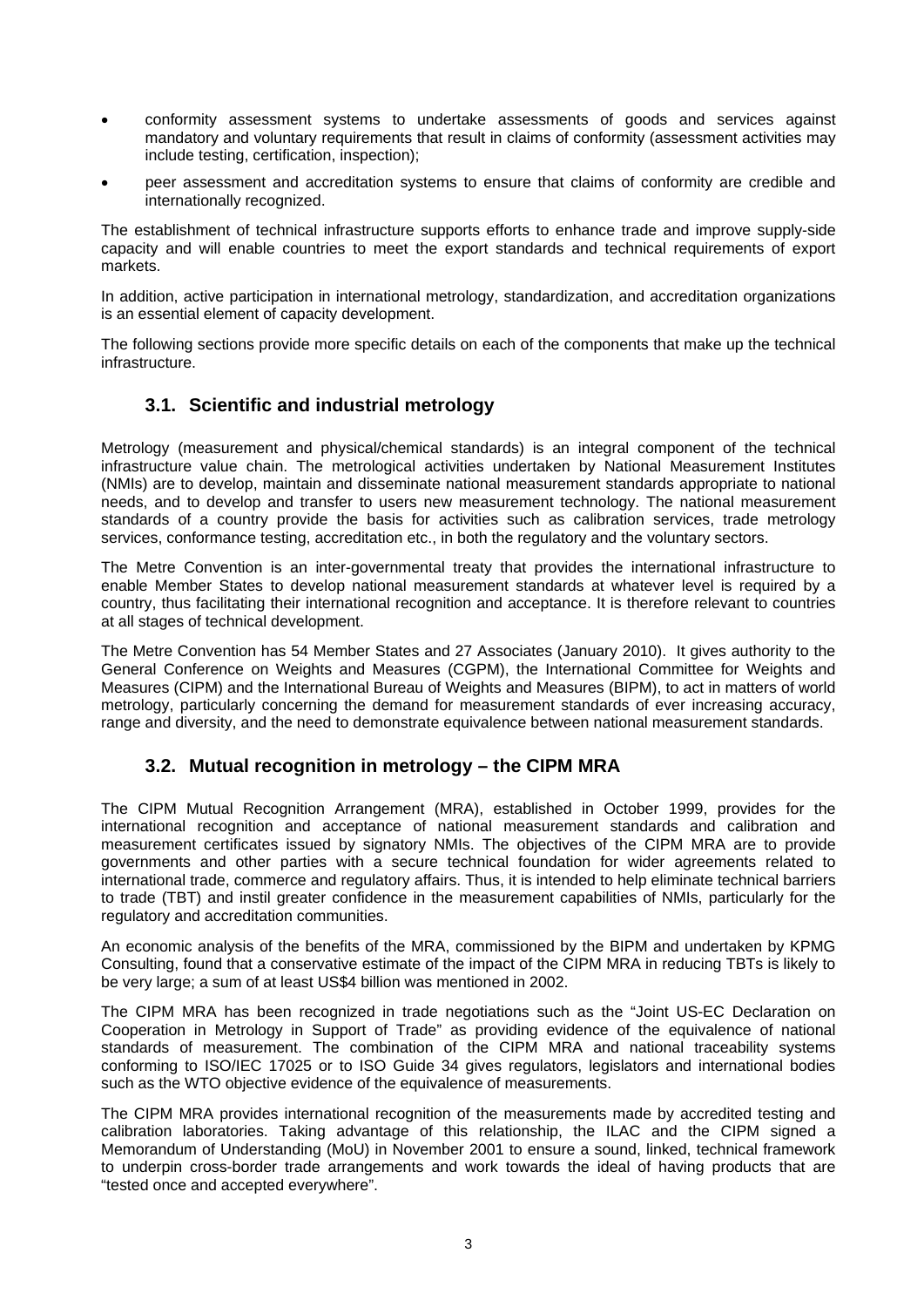#### **3.3. Legal metrology**

International activities in legal metrology are coordinated by the International Organization of Legal Metrology (OIML), and apply when there are legal or legislative requirements to be fulfilled. The OIML has 57 Member States and 58 Corresponding Members and, like the Metre Convention, is operated under an inter-governmental treaty. Its activities are coordinated by the International Bureau of Legal Metrology (BIML) operating under the International Committee of Legal Metrology (CIML).

Legal metrology specifications are produced within the OIML framework and find widespread adoption in developing as well as developed countries. The OIML also provides other valuable services such as a model law on metrology which sets out a number of considerations that should be assessed when setting up a national MAS infrastructure.

The OIML Certificate System for Measuring Instruments has been in operation since 1991. Its aim is to simplify the type (pattern) approval process for manufacturers and metrology authorities by eliminating costly duplication of application and test procedures. The Certificate System provides a manufacturer with the possibility of obtaining an OIML Certificate and Test Report indicating that a given measuring instrument type (pattern) complies with the requirements of relevant OIML International Recommendations. Certificates are delivered by Issuing Authorities in OIML Member States and are accepted by national metrology services on a voluntary basis. The Certificate System currently covers 47 categories of measuring instrument, and over 2200 Certificates have been issued by March 2010.

Due to the increasing importance of pre-packaged goods, particularly to the economies of developing countries, the OIML is currently developing an international system for their control.

The Framework for a Mutual Acceptance Arrangement on OIML Type Evaluations (MAA) was approved by the CIML in 2003. The MAA establishes the rules for a voluntary framework for the acceptance and use of test reports, validated by OIML Certificates, for type approval or recognition in relevant national or regional metrological control systems, and/or for issuing subsequent OIML Certificates. The MAA is implemented through separate "Declarations of Mutual Confidence" for each category of instruments.

The OIML's work for developing countries is coordinated by a Facilitator for Developing Country Matters. This person aims to increase the involvement of the legal metrology services and their representatives through personal contacts and use of the OIML web site. In this way, proposals on how best to carry out legal metrology activities, and how best to raise awareness, aim to stimulate the activities of developing legal metrology services, thereby giving them a voice. To encourage such developments, an "OIML Award for Excellent contributions to legal metrology in developing countries" has been established.

#### **3.4. International documentary standards**

l

Voluntary international standards and their use in technical regulations on products, production methods and services play an important role in sustainable development and trade facilitation through the promotion of safety, quality and technical compatibility. The benefits that are derived are significant<sup>2</sup> Standardization contributes to the basic infrastructure that underpins society including health and environment while promoting sustainability and good regulatory practice.

The international organizations that produce International Standards and that are members of the DCMAS Network are IEC, ISO and ITU-T. IEC covers electrotechnology and handles three related conformity assessment systems: IECEE (electrotechnical equipment and components), IECEx (equipment used in explosive atmospheres) and IECQ (electronic components), ITU-T covers telecommunications and ISO covers nearly all other technical fields, a number of service sectors, management systems and conformity assessment.

International Standards, or national or regional adoptions of International Standards, assist in the operation of domestic markets, and also increase competitiveness and provide an excellent source of technology transfer to developing countries. They play an integral role in the protection of consumers and the environment.

<sup>2</sup> See "The economics of standardization" (Manchester Business School, 2000), "Economic benefits of standardization" (DIN Deutsches Institut für Normung, 2000) and "Assessing the Presence and Impact of Non-Tariff Barriers on Exporters" (Standards New Zealand, 2002).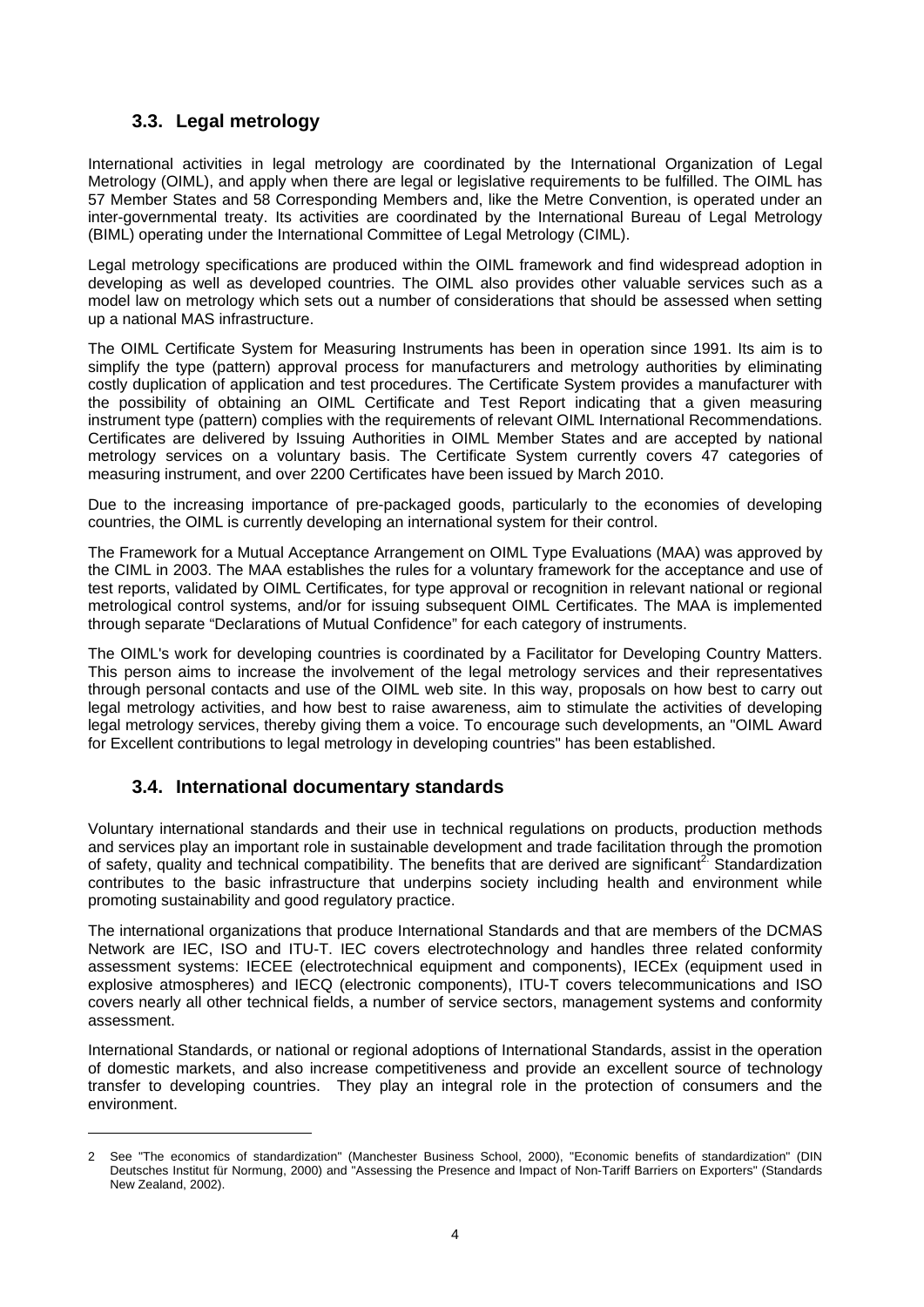Developing countries face many trade-related standardization challenges. They require access to standardization infrastructures to engage in the global trading system. With the increasing globalization of markets, international standards (as opposed to regional or national standards) have become critical to the trading process, ensuring a level playing field for exports, and ensuring imports meet internationally recognized levels of performance and safety.

Standards can be broadly sub-divided into three categories, namely product, process and management system standards. The former refers to characteristics, related to quality, safety, etc, that a good should possess. Process standards refer to the conditions under which products and services are to be produced, packaged or refined. Management system standards<sup>3</sup> assist organizations to manage their operations. They are often used to help create a framework that then allows the organization to consistently achieve the requirements that are set out in product and process standards.

The TBT Agreement encourages the use of international standards, where appropriate. In fact, members are obligated to reference international standards in existing and new regulations. The Agreement also encourages members "wherever possible" to move towards the development of mutual recognition agreements and the harmonization of conformity assessment procedures and to accept the conformity assessment procedures of other members.

The five successive triennial reviews of the TBT Agreement reiterated the importance of WTO Members' participation in international standardization activities, with a view to good regulatory practice, conformity assessment procedures and standards on as wide a basis as possible. The Fifth Review  $(2009)^4$ underscored the importance of basing technical regulations and conformity assessment procedures on relevant international standards, guides or recommendations in line with Articles 2.4 and 5.4 of the TBT Agreement. International standards should be an opportunity - a pool for technological know-how and an important link between research, innovation and markets - that can contribute positively to economic growth. As such, standards can contribute to promoting technical progress and are an important instrument to facilitate competition in markets, and transfer of technology between Members. The Fifth Review also emphasized the importance of transparency in the standards development process, at the national, regional and international level. Creating awareness among all interested parties, including Small and Medium-sized Enterprises (SMEs), of the importance of being involved in standardizing activities is seen as key. Broader stakeholder involvement helps ensure an open and transparent process. However, in spite of the advances made in increasing meaningful participation by developing country Members in standardizing activities in areas of interest to them, for many developing country Members challenges remain, both financially and technically. The TBT Committee encourages Members, Observer organizations and relevant bodies involved in the development of standards, to exchange information on initiatives implemented, successes achieved and obstacles encountered.

#### **3.5. Conformity assessment**

-

Conformity assessment plays a critical role in sustainable development and trade. In developing countries conformity assessment activities are generally less developed than in industrialized countries.

ISO/IEC 17000 describes conformity assessment as 'demonstration that specified requirements relating to a product, process, system, person or body are fulfilled'. Conformity assessment procedures, such as testing, inspection and certification, offer assurance that products fulfil the requirements specified in regulations and standards.

There are many forms of conformity assessment that are specific/particular to the object being assessed (e.g. a product, or a service or a management system), and to the body undertaking the assessment (e.g. it may be the 'first party', such as the manufacturer of a product who is making a supplier's declaration of conformity (SDoC) using their own internal testing system, or a 'third-party' certification or inspection that is undertaken by an independent service provider (that could be a part of a government or a private company or IEC Conformity Assessment Systems).

In terms of sustainable development, developing countries must decide what types of conformity assessment are necessary for what purposes. One of the crucial decisions is whether to make conformity

<sup>3</sup> Well known examples of management system standards include the ISO 9000 series focused on quality management, the ISO 14000 series focused on environmental management and ISO 22000 series focused on food safety management systems.

<sup>4</sup> See: WTO TBT Agreement 5th Triennial Review (G/TBT/26, paragraphs 24, 25 and 27)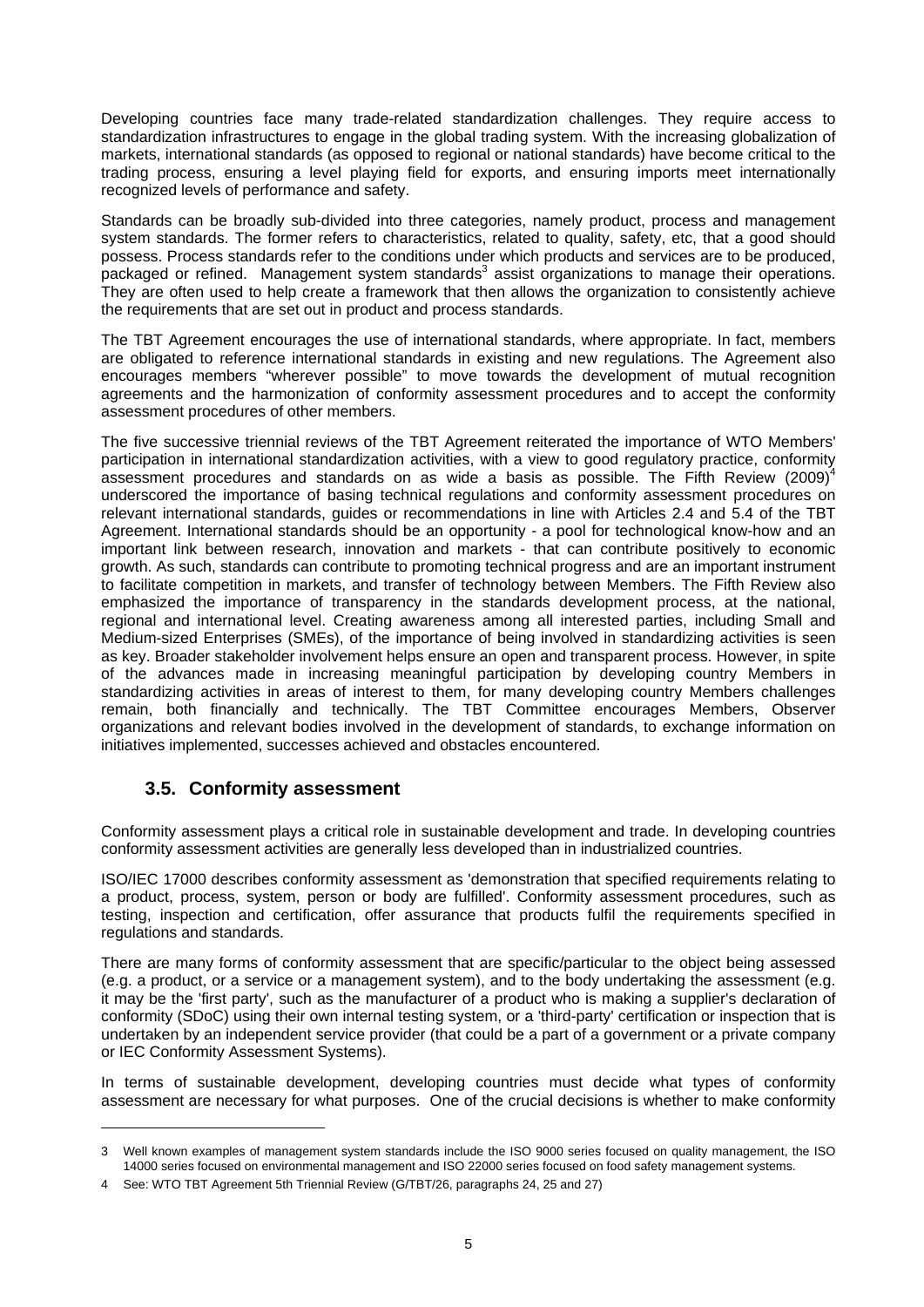assessment mandatory through government regulations in specific sectors, or whether to rely on the market to determine in a voluntary manner the conformity assessment requirements within the normal transactions between buyers and sellers.

This decision should be based on an assessment of the risks involved with a particular product or process, and on an understanding of the impact the associated costs and benefits will have on achieving sustainable development.

Barriers to trade may occur when conformity assessment requirements in countries differ, making products subject to duplicate testing, different types of testing, or multiple inspections. Products may be denied market access because the testing procedures or results are not recognized, or because those who performed the tests do not belong to a peer assessment scheme or are not accredited. If additional certification is required, this imposes further costs upon exporters in cases where mandatory product specifications differ from country to country. Duplication of effort associated with additional or separate conformity assessment procedures is costly, and effectively keeps some producers out of certain markets. According to an OECD study  $(1996)^{5}$ , standards and technical regulations, combined with the cost of testing and compliance certification, constitute between approximately 2 and 10 percent of overall production costs.

Conformity assessment was addressed during the WTO TBT five successive triennial reviews with agreement on a list of different approaches to the acceptance of conformity assessment results. Regardless of the type of conformity assessment (e.g. first-party, second-party, third-party, product, service, and management system), the importance of using international standards and guides6 was underscored.

#### **3.6. Accreditation**

Accreditation is the 'third-party attestation related to a conformity assessment body conveying formal demonstration of its competence to carry out specific conformity assessment tasks' (ISO/IEC 17000). Accreditation allows regulators and industry groups to make an informed decision when selecting a laboratory, certification body or inspection body, as it demonstrates competence, impartiality and capability. It helps to underpin the credibility and performance of goods and services. Accreditation bodies around the world, which have been evaluated by peers as competent, have signed mutual recognition arrangements that enhance the acceptance of products and services across national borders. The purpose of these arrangements, the ILAC Mutual Recognition Arrangement (MRA) and the IAF Multilateral Recognition Arrangement (MLA), is to create an international framework to support international trade through the removal of technical barriers. There are three MLA currently being managed by IAF; Quality Management Systems, Environmental Management Systems, and Product Certification. The ILAC MRA currently covers Testing (ISO/IEC 17025; ISO 15189) and Calibration (ISO/IEC 17025).

The International Accreditation Forum (IAF) is a global association of accreditation bodies, certification/inspection body associations, industry associations and other stakeholder organizations and scheme owners involved in conformity assessment activities in a variety of fields, including management systems, inspection, products, services and personnel.

The International Laboratory Accreditation Cooperation (ILAC) is an international cooperation of laboratory and inspection accreditation bodies formed more than 30 years ago to help remove technical barriers to trade. ILAC has a membership consisting of accreditation bodies and stakeholder organizations throughout the world. It is involved with the development of laboratory and inspection accreditation practices and procedures, the promotion of laboratory and inspection accreditation as a trade facilitation tool, the assistance of developing accreditation systems, and the recognition of competent test and calibration facilities around the globe. ILAC actively cooperates with associated international bodies in pursuing these aims.

The principal aim of the IAF and ILAC arrangements is as relevant today as it was when they were first established, and that is to support the freedom of world trade by eliminating technical barriers to trade. The creation of an international network among accreditation bodies removes the need for suppliers to have their products or services re-evaluated in each country they enter on a commercial basis. The key to the

l

<sup>5</sup> See "Trade and Competition: Frictions after the Uruguay Round" (OECD, 1996).

<sup>6</sup> Developed by the ISO Committee of Conformity Assessment (CASCO)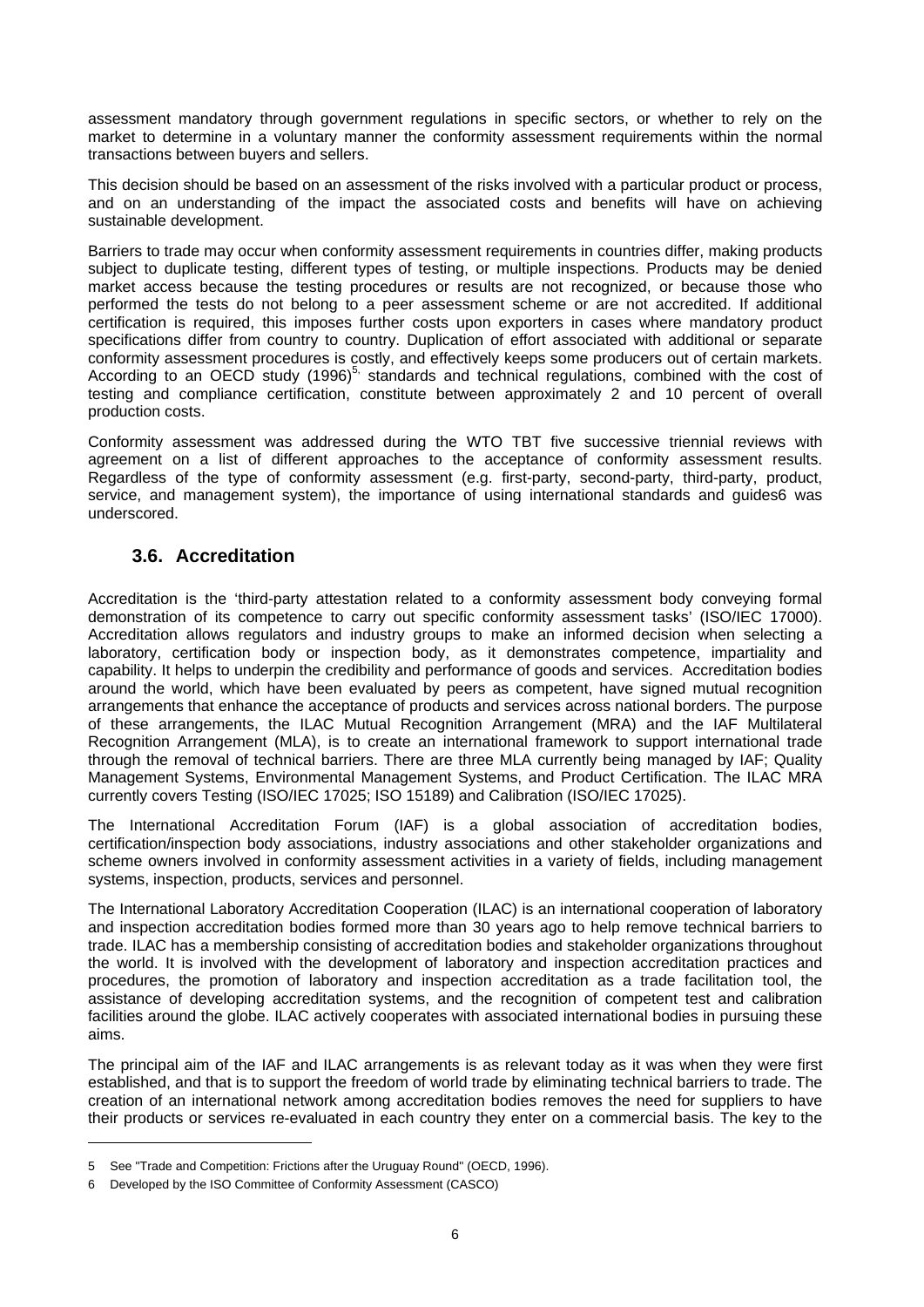arrangements is that the results of accredited organizations are recognized as equivalent by signatory accreditation bodies. In this way, certificates issued by accredited organizations can therefore be accepted throughout the world.

Internationally-agreed standards and accreditation play an important role in the support of competitive markets and cross-border trade. This is increasingly important as supply chains are ever-extending to new overseas markets as businesses seek to lower costs or satisfy contract terms, whilst maintaining a level of confidence that products are technically compatible, to specification, and safe.

In such complex markets, reassurance in the measurements, tests, inspections, and certification performed in another jurisdiction is essential. Without these standards, the free exchange of goods and services would be hampered by technical barriers, thereby increasing costs for importers and consumers. Global acceptance of accredited certificates is a central pillar of accreditation as the harmonization of assessment requirements and processes at a worldwide level, provides businesses and regulators with confidence that products entering the market conform to specification, meet national legal and regulatory requirements, and will therefore serve to protect public interests in general.

The use of an internationally recognized accreditation regime by a country signatory to the WTO/TBT Agreement also allows that country to rely on the terms of the agreement to establish the competence of their conformity assessment system. Section 6.1.1 of the TBT Agreement states that, "…verified compliance, for instance through accreditation, with relevant guides or recommendations issued by international standardizing bodies shall be taken into account as an indication of adequate technical competence."

The lack of access to accreditation programmes in developing countries is a key factor preventing their full integration into the established world trading system.

Developing an accreditation infrastructure can be a daunting task for a national government. The task is not however impossible as illustrated by the success of accreditation bodies in the Asia Pacific, African, Eurasian and American regions<sup>7</sup>.

The establishment of regional accreditation bodies is another mechanism being used to provide developing countries with access to accreditation services, in cases where it may not be feasible to establish and sustain a separate accreditation infrastructure in each country.

#### **4. An integrated approach to development assistance for technical infrastructures**

In terms of assisting developing countries to create and maintain appropriate technical infrastructures an integrated approach is called for. By this it is meant that a holistic consideration of a country's needs is required, and a plan of action be agreed. If this can be achieved by the developing country, then assistance efforts can be coordinated and synergies between the various parts of the technical infrastructure established. Once established these synergies provide the technical infrastructure with its identity and strength, and enable it to contribute to the country's sustainable development and trade potential.

Each of the above parts of the technical infrastructure is interdependent on the others. Metrology and physical standards provide the basis for accurate measurements, the accepted performance of which can then be written in international documentary standards, which can in turn then be used as the basis for conformity assessment activities, and those activities can then be accredited, peer assessed or both.

While these parts are interdependent, it is recognized that for many countries the cost of providing for all of these activities at their most advanced level is prohibitive. Even in the case of developed countries there are variations on how sophisticated each part of the technical infrastructure is, and there are many cases

1

<sup>7</sup> A large portion of the signatories to the Pacific Accreditation Cooperation (PAC) Quality Management System Multilateral Recognition Arrangement (MLA) are considered to be developing countries. PAC members operate within the framework of the International Accreditation Forum (IAF) and in cooperation with other regional groups of accreditation bodies around the world. In a communiqué (IAF-AM-02-023) following the 16th Annual Meeting of the International Accreditation Forum (IAF) on 21 and 26 September 2002 it was announced that: The IAF "… was able to welcome the admission to membership of ... SADCA (Southern African Development Co-operation in Accreditation) as a Special Recognition Regional Group ..."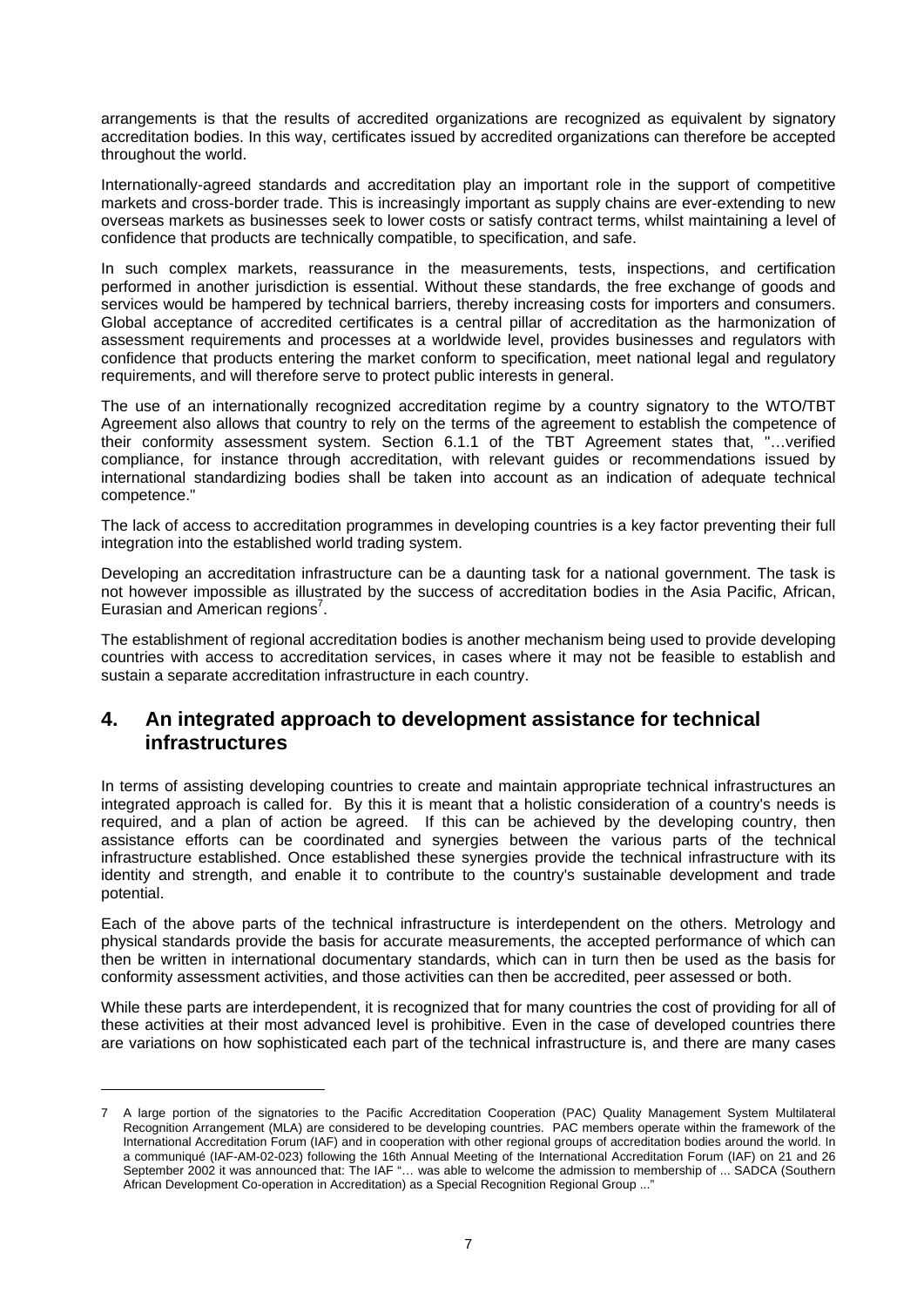where some parts of the infrastructure may be jointly owned or shared between one or more countries, or that the services of another country are relied upon altogether.

What is important for sustainable development and trade purposes is to ensure the societies and industries in developing countries have access to a technical infrastructure that reflects their specific needs.

To provide for an integrated approach to developing technical infrastructures, the DCMAS Network members recommend that assistance be based on:

- a thorough needs assessment for all parts of the economy, including sectors that are domestically, societal or import focused, and those that are more trade and export focused;
- the understanding that there is no ready-made model for technical infrastructures, either in terms of the components that are required, the degree of sophistication they should have, or the way that technical infrastructure services can be delivered, and as such developing countries themselves must make these policy decisions and provide their ongoing political commitment to those decisions;
- careful consideration of the assessed needs and based on the type and appropriate sequencing of assistance to ensure technical infrastructures are built in a sustainable and planned manner;
- a clear articulation of the resource and finance that will be required to sustain the necessary technical infrastructure on an ongoing basis; and
- that the development of national technical infrastructures not preclude consideration of bi-lateral or regional service delivery options that may achieve better economies of scale. These latter approaches need to be cognizant of the historical, political and cultural sensitivities that exist between countries.

Achievement of an integrated approach also requires cooperation and coordination with international partners and organizations responsible for the delivery of technical assistance and capacity building, such as ITC<sup>8</sup> and UNIDO<sup>9</sup>. The Network on Metrology, Accreditation and Standardization for Developing Countries (DCMAS Network) was established to bring together all specialized organizations that operate at an international level and that are active in promoting and implementing MAS activities (metrology, accreditation, standardization and conformity assessment) as a tool for sustainable economic development. International specialist organizations with technical expertise and funding agencies must work together to strengthen and improve the effectiveness of technical infrastructure capacity building. Collaboration with partners is the key to efficient utilization of resources and to long term, sustainable development. Effective development assistance needs a coordinated approach, which is both bottom-up demand-driven and a country-owned process undertaken in partnership with aid agencies.

#### **5. Conclusion**

l

The provision of development assistance aimed at strengthening the technical infrastructures of developing countries is necessary for everyone's sustainable development, and to enable developing countries to effectively participate in global trading activities, including becoming signatories to international agreements.

<sup>8</sup> ITC is the joint agency of the World Trade Organization and the United Nations. As the development partner for small business export success, ITC's goal is to help developing and transition countries achieve sustainable human development through exports.

<sup>9</sup> The United Nations Industrial Development Organization (UNIDO) is a specialized agency of the United Nations, whose mandate is to promote and accelerate sustainable industrial development in developing countries and economies in transition; and to work towards improving living conditions in the world's poorest countries by drawing on its combined global resources and expertise.